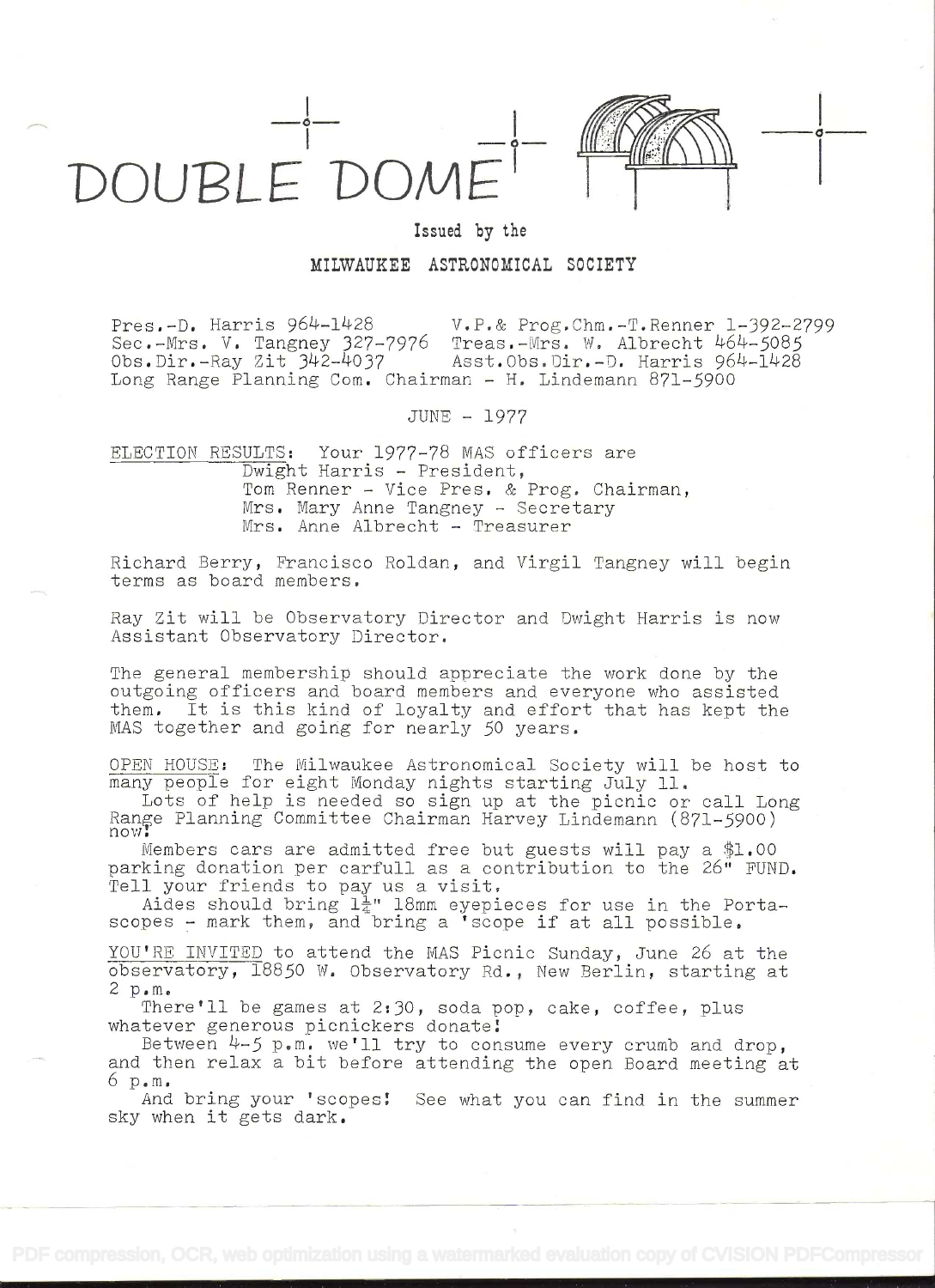- 
- MEETOMGS<br>
 No General Meetings during June, July, and August.<br>
 Annual Picnic, Sun., June 26, 2 p.m. at the Observatory.<br>
 The Board will meet Sun., June 26 at 6 p.m. and at 7 p.m. on<br>
the fourth Fridays of July and Aug
- 
- 

SOMETHING NEW! The UWMilwaukee Extension Dept. of Engrg. is<br>offering a summer course in astronomy. Its name is THE SUMMER SKY and it will be taught by John Harmon, Assoc. Dir. of the Manfred Olson Planetarium.<br>Manfred Olson Planetarium.<br>Here are some details -

- 
- 
- 
- FOR WHOM: General public, especially teenagers.<br>- COVERS: General Astronomy.<br>- WHEN: 5 Tuesday evenings starting July 5 from 8-10:15 p.m.<br>Runs late so participants can use UWM 'scopes or<br>their own.<br>- WHERE: UW-Milwaukee
- 
- 

Make your check payable to Univ. of Wis.-Extension, 929 N.<br>6th St., Milw., 53203 (224-1833). Include your name, address, phone, Soc. Security no., zip, and company name, address, and phone.

GET WELL WISHES to Mrs. Edith Aschauer who is recuperating at home from surgery.

ATTENTION PLEASE: Will the person who donated a considerable mount of optical goods for sale at the MAS flea market please<br>call Mrs. Anne Albrecht at 464-5085?

PAPER DRIVE PLANNED: Save your newspapers for the MAS Fall<br>Paper Drive!<br>Ray Zit, 26" TELESCOPE fund raiser, will supervise a paper

drive to raise money for our future telescope.<br>Stuff them in heavy shopping bags or securely tie them in<br>bundles. Start stacking them now. Collection points will be<br>arranged.

NEW RADIO ASTRONOMY LEADER: Mike Zahorik will assume the duties of Rees Roberts as leader of the Radio Astronomy Section.<br>Mike plans to reorganize this activity so watch for further details.

DUES: Treasurer Anne Albrecht loves to count \$\$\$\$\$ so you may<br>remit your dues now, ahead of the Sept. 1 deadline. You will<br>also be saving billing postage.<br>Everything has gone up but MAS dues. They're still \$20 for<br>Individu